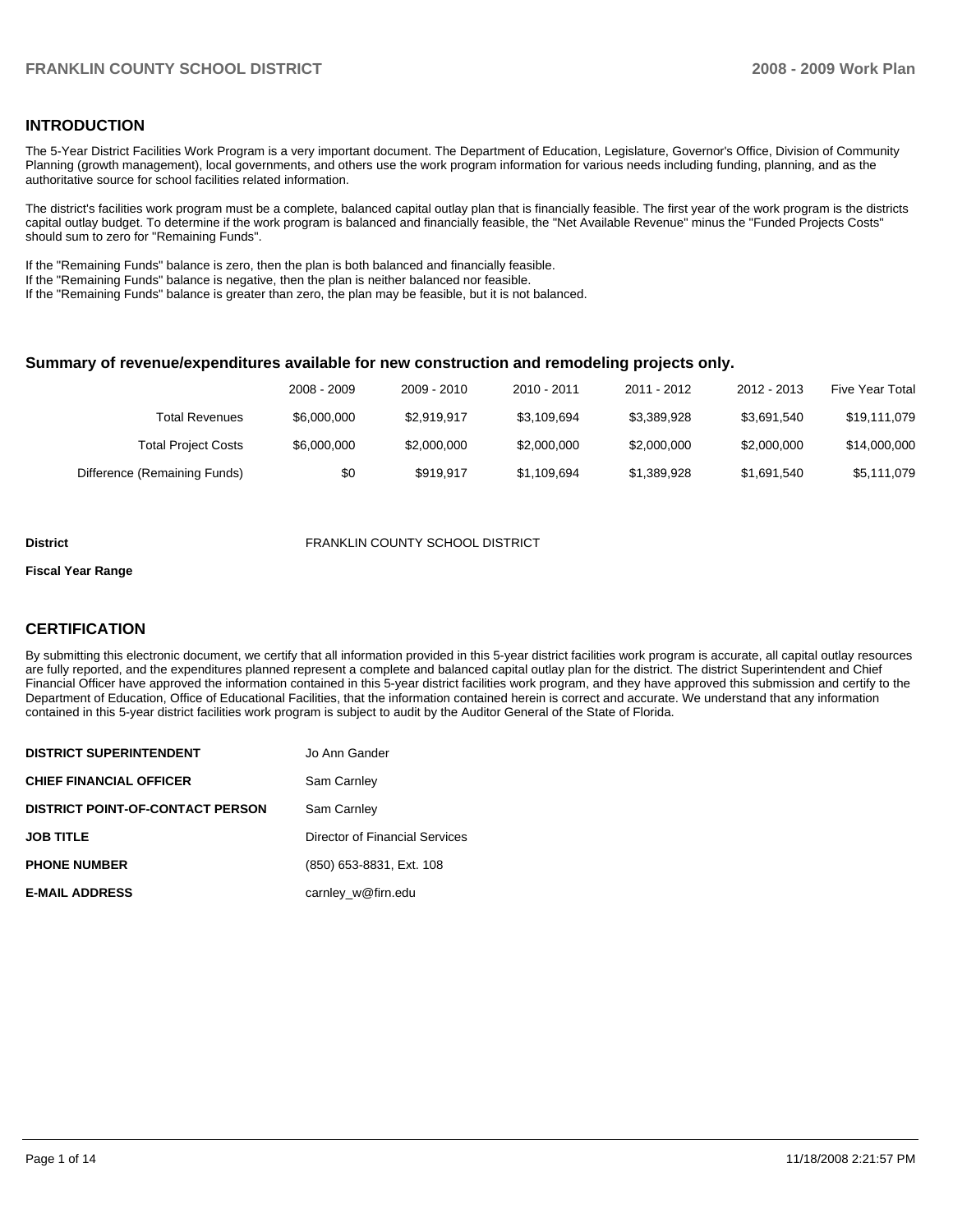# **Expenditures**

#### **Expenditure for Maintenance, Repair and Renovation from 2-Mills and PECO**

Annually, prior to the adoption of the district school budget, each school board must prepare a tentative district facilities work program that includes a schedule of major repair and renovation projects necessary to maintain the educational and ancillary facilities of the district.

| Item                                                                                                                                 |                                                                                                 | 2008 - 2009<br><b>Actual Budget</b> | $2009 - 2010$<br>Projected | 2010 - 2011<br>Projected | 2011 - 2012<br>Projected | $2012 - 2013$<br>Projected | <b>Total</b> |  |  |  |  |
|--------------------------------------------------------------------------------------------------------------------------------------|-------------------------------------------------------------------------------------------------|-------------------------------------|----------------------------|--------------------------|--------------------------|----------------------------|--------------|--|--|--|--|
| <b>HVAC</b>                                                                                                                          |                                                                                                 | \$30,000                            | \$30,000                   | \$30,000                 | \$30,000                 | \$30,000                   | \$150,000    |  |  |  |  |
| Locations: FRANKLIN COUNTY SCHOOLS                                                                                                   |                                                                                                 |                                     |                            |                          |                          |                            |              |  |  |  |  |
| Flooring                                                                                                                             |                                                                                                 | \$20,000                            | \$0                        | \$0                      | \$0                      | \$0                        | \$20,000     |  |  |  |  |
| <b>CHAPMAN ELEMENTARY</b><br>Locations:                                                                                              |                                                                                                 |                                     |                            |                          |                          |                            |              |  |  |  |  |
| Roofing                                                                                                                              |                                                                                                 | \$20,000                            | \$0                        | \$0                      | \$0                      | \$0                        | \$20,000     |  |  |  |  |
| Locations: BUS GARAGE                                                                                                                |                                                                                                 |                                     |                            |                          |                          |                            |              |  |  |  |  |
| Safety to Life                                                                                                                       |                                                                                                 | \$10,000                            | \$10,000                   | \$10,000                 | \$10,000                 | \$10,000                   | \$50,000     |  |  |  |  |
| Locations:                                                                                                                           | FRANKLIN COUNTY SCHOOLS, H G BROWN ELEMENTARY                                                   |                                     |                            |                          |                          |                            |              |  |  |  |  |
| Fencing                                                                                                                              |                                                                                                 | \$0                                 | \$0                        | \$0                      | \$0                      | \$0                        | \$0          |  |  |  |  |
|                                                                                                                                      | Locations: No Locations for this expenditure.                                                   |                                     |                            |                          |                          |                            |              |  |  |  |  |
| Parking                                                                                                                              |                                                                                                 | \$0                                 | \$0                        | \$0                      | \$0                      | \$0                        | \$0          |  |  |  |  |
|                                                                                                                                      | Locations: No Locations for this expenditure.                                                   |                                     |                            |                          |                          |                            |              |  |  |  |  |
| Electrical                                                                                                                           |                                                                                                 | \$0                                 | \$0                        | \$0                      | \$0                      | \$0                        | \$0          |  |  |  |  |
| Locations: No Locations for this expenditure.                                                                                        |                                                                                                 |                                     |                            |                          |                          |                            |              |  |  |  |  |
| Fire Alarm                                                                                                                           |                                                                                                 | \$5,000                             | \$5,000                    | \$5,000                  | \$5,000                  | \$5,000                    | \$25,000     |  |  |  |  |
| Locations: FRANKLIN COUNTY SCHOOLS, H G BROWN ELEMENTARY                                                                             |                                                                                                 |                                     |                            |                          |                          |                            |              |  |  |  |  |
| Telephone/Intercom System                                                                                                            |                                                                                                 | \$0                                 | \$0                        | \$0                      | \$0                      | \$0                        | \$0          |  |  |  |  |
| Locations: No Locations for this expenditure.                                                                                        |                                                                                                 |                                     |                            |                          |                          |                            |              |  |  |  |  |
| <b>Closed Circuit Television</b>                                                                                                     |                                                                                                 | \$0                                 | \$0                        | \$0                      | \$0                      | \$0                        | \$0          |  |  |  |  |
| Locations: No Locations for this expenditure.                                                                                        |                                                                                                 |                                     |                            |                          |                          |                            |              |  |  |  |  |
| Paint                                                                                                                                |                                                                                                 | \$0                                 | \$0                        | \$0                      | \$0                      | \$0                        | \$0          |  |  |  |  |
| Locations: No Locations for this expenditure.                                                                                        |                                                                                                 |                                     |                            |                          |                          |                            |              |  |  |  |  |
| Maintenance/Repair                                                                                                                   |                                                                                                 | \$21,955                            | \$83,444                   | \$126,904                | \$117,610                | \$117,043                  | \$466,956    |  |  |  |  |
| Locations: BUS GARAGE, CHAPMAN ELEMENTARY, FRANKLIN COUNTY SCHOOLS, FRANKLIN SUPERINTENDENT'S OFFICE, H G BROWN<br><b>ELEMENTARY</b> |                                                                                                 |                                     |                            |                          |                          |                            |              |  |  |  |  |
|                                                                                                                                      | <b>Sub Total:</b><br>\$106,955<br>\$128,444<br>\$171,904<br>\$162,610<br>\$731,956<br>\$162,043 |                                     |                            |                          |                          |                            |              |  |  |  |  |

| IPECO Maintenance Expenditures | \$106,955 | \$128,444 | \$171,904        | \$162,610 | \$162,043        | \$731,956 |
|--------------------------------|-----------|-----------|------------------|-----------|------------------|-----------|
| Two Mill Sub Total:            | ሖጣ<br>υΨ  | ΦO<br>νU  | \$0 <sub>1</sub> | ሶስ<br>JU. | \$0 <sub>1</sub> | \$0       |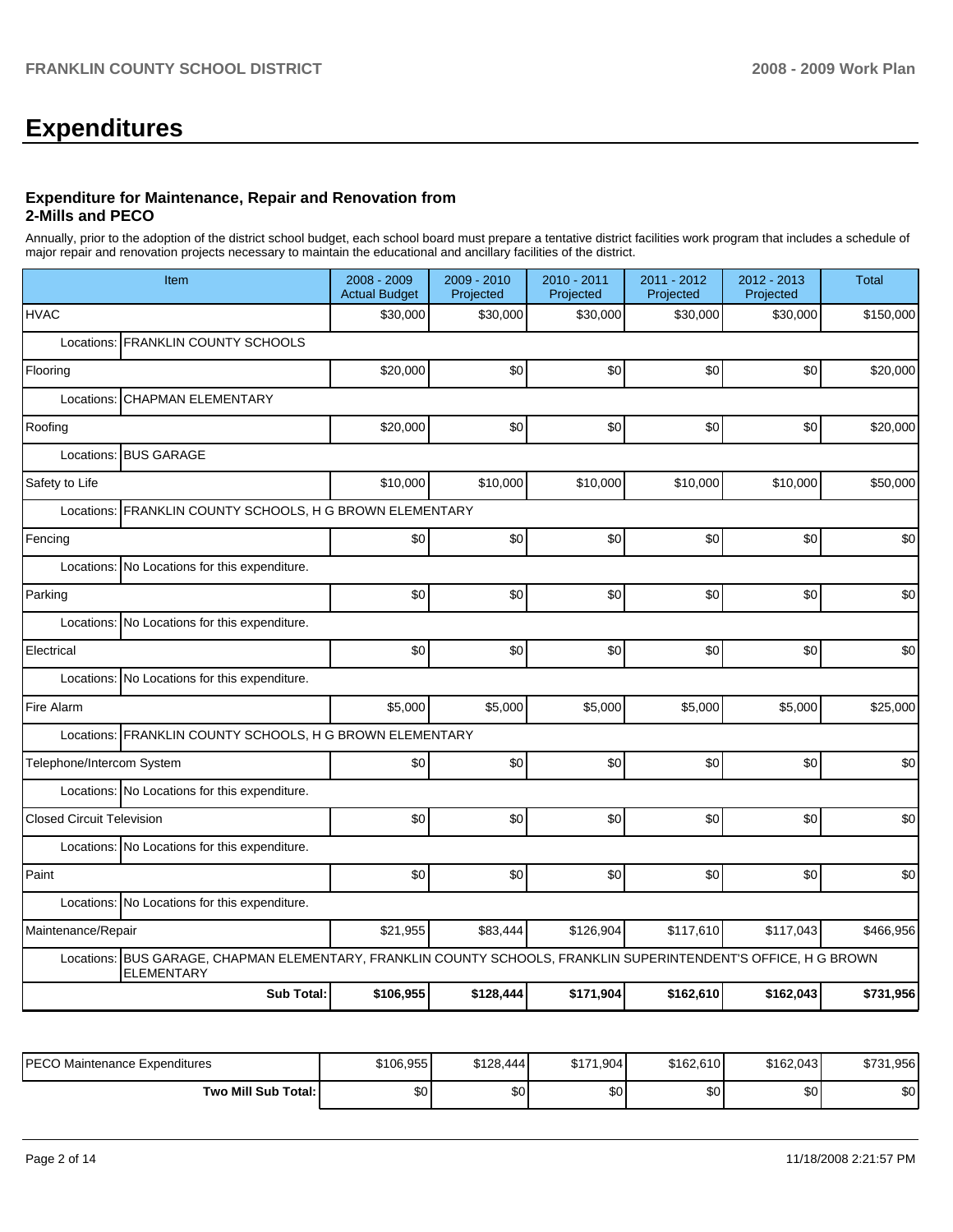No items have been specified.

| Total: | \$106,955 | \$128,444 | \$171,904<br>DI. | \$162.610 | \$162,043 | . 956<br>\$731 |
|--------|-----------|-----------|------------------|-----------|-----------|----------------|
|        |           |           |                  |           |           |                |

# **Local Two Mill Expenditure For Maintenance, Repair and Renovation**

Anticipated expenditures expected from local funding sources over the years covered by the current work plan.

| <b>Item</b>                             | $2008 - 2009$<br><b>Actual Budget</b> | 2009 - 2010<br>Projected | 2010 - 2011<br>Projected | $2011 - 2012$<br>Projected | 2012 - 2013<br>Projected | Total        |
|-----------------------------------------|---------------------------------------|--------------------------|--------------------------|----------------------------|--------------------------|--------------|
| Remaining Maint and Repair from 2 Mills | \$0                                   | \$0                      | \$0                      | \$0                        | \$0 <sub>1</sub>         | \$0          |
| Maintenance/Repair Salaries             | \$100,000                             | \$100,000                | \$100,000                | \$100,000                  | \$100,000                | \$500,000    |
| School Bus Purchases                    | \$70,000                              | \$70,000                 | \$70,000                 | \$70,000                   | \$70,000                 | \$350,000    |
| Other Vehicle Purchases                 | \$0                                   | \$0                      | \$0                      | \$0                        | \$0 <sub>1</sub>         | \$0          |
| Capital Outlay Equipment                | \$1,500,000                           | \$100,000                | \$100,000                | \$100,000                  | \$100,000                | \$1,900,000  |
| Rent/Lease Payments                     | \$0                                   | \$0                      | \$0                      | \$0                        | \$0                      | \$0          |
| <b>COP Debt Service</b>                 | \$1,537,740                           | \$1,537,740              | \$1,537,740              | \$1,537,740                | \$1,537,740              | \$7,688,700  |
| Rent/Lease Relocatables                 | \$0                                   | \$0                      | \$0                      | \$0                        | \$0                      | \$0          |
| <b>Environmental Problems</b>           | \$0                                   | \$0                      | \$0                      | \$0                        | \$0                      | \$0          |
| ls.1011.14 Debt Service                 | \$0                                   | \$0                      | \$0                      | \$0                        | \$0                      | \$0          |
| <b>Special Facilities Account</b>       | \$0                                   | \$0                      | \$0                      | \$0                        | \$0                      | \$0          |
| <b>Local Expenditure Totals:</b>        | \$3,207,740                           | \$1,807,740              | \$1,807,740              | \$1,807,740                | \$1,807,740              | \$10,438,700 |

# **Revenue**

# **2 Mill Revenue Source**

Schedule of Estimated Capital Outlay Revenue from each currently approved source which is estimated to be available for expenditures on the projects included in the tentative district facilities work program. All amounts are NET after considering carryover balances, interest earned, new COP's, 1011.14 and 1011.15 loans, etc. Districts cannot use 2-Mill funds for salaries except for those explicitly associated with maintenance/repair projects. (1011.71 (5), F.S.)

| <b>Item</b>                                                                     | Fund | $2008 - 2009$<br><b>Actual Value</b> | $2009 - 2010$<br>Projected | $2010 - 2011$<br>Projected | 2011 - 2012<br>Projected | $2012 - 2013$<br>Projected | <b>Total</b>     |
|---------------------------------------------------------------------------------|------|--------------------------------------|----------------------------|----------------------------|--------------------------|----------------------------|------------------|
| (1) Non-exempt property<br>lassessed valuation                                  |      | \$3,646,627,125                      | \$3,861,058,586            | \$4,015,966,366            | \$4,241,864,459          | \$4,504,853,376            | \$20,270,369,912 |
| (2) The Millege projected for<br>discretionary capital outlay per<br>ls.1011.71 |      | 1.25                                 | 1.25                       | 1.25                       | l.25                     | 1.25                       |                  |
| (3) Full value of the 2-Mill<br>discretionary capital outlay per<br>ls.1011.71  |      | \$6,062,518                          | \$6,419,010                | \$6,676,544                | \$7,052,100              | \$7,489,319                | \$33,699,491     |
| (4) Value of the portion of the 2-<br>Mills ACTUALLY levied                     | 370  | \$4,330,370                          | \$4,585,007                | \$4,768,960                | \$5,037,214              | \$5,349,513                | \$24,071,064     |
| $(5)$ Difference of lines (3) and (4)                                           |      | \$1,732,148                          | \$1,834,003                | \$1,907,584                | \$2,014,886              | \$2,139,806                | \$9,628,427      |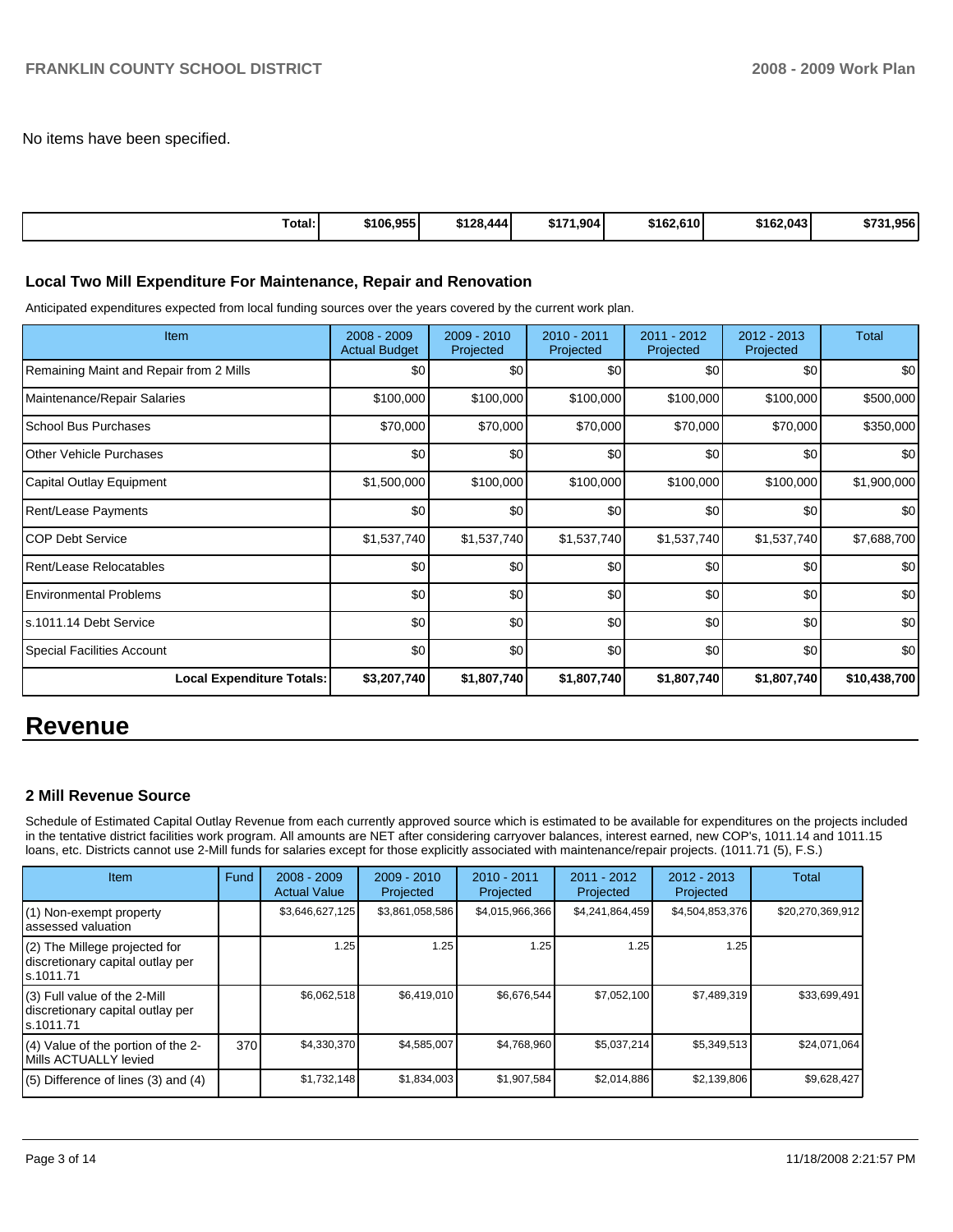# **PECO Revenue Source**

The figure in the row designated "PECO Maintenance" will be subtracted from funds available for new construction because PECO maintenance dollars cannot be used for new construction.

| Item                          | Fund  | $2008 - 2009$<br><b>Actual Budget</b> | $2009 - 2010$<br>Projected | $2010 - 2011$<br>Projected | 2011 - 2012<br>Projected | $2012 - 2013$<br>Projected | Total     |
|-------------------------------|-------|---------------------------------------|----------------------------|----------------------------|--------------------------|----------------------------|-----------|
| PECO New Construction         | 340 l | \$25.845                              | \$0 <sub>1</sub>           | \$5.824                    | \$17.804                 | \$7,117                    | \$56,590  |
| PECO Maintenance Expenditures |       | \$106.955                             | \$128.444                  | \$171.904                  | \$162.610                | \$162.043                  | \$731,956 |
|                               |       | \$132,800                             | \$128,444                  | \$177.728                  | \$180.414                | \$169.160                  | \$788,546 |

#### **CO & DS Revenue Source**

Revenue from Capital Outlay and Debt Service funds.

| Item                                               | Fund | $2008 - 2009$<br><b>Actual Budget</b> | $2009 - 2010$<br>Projected | $2010 - 2011$<br>Projected | $2011 - 2012$<br>Projected | $2012 - 2013$<br>Projected | Total     |
|----------------------------------------------------|------|---------------------------------------|----------------------------|----------------------------|----------------------------|----------------------------|-----------|
| ICO & DS Cash Flow-through<br><b>I</b> Distributed | 360  | \$41,603                              | \$41,603                   | \$41.603                   | \$41,603                   | \$41,603                   | \$208,015 |
| ICO & DS Interest on<br>Undistributed CO           | 360  | \$1,047                               | \$1.047                    | \$1,047                    | \$1.047                    | \$1,047                    | \$5,235   |
|                                                    |      | \$42,650                              | \$42.650                   | \$42.650                   | \$42.650                   | \$42,650                   | \$213,250 |

#### **Fair Share Revenue Source**

All legally binding commitments for proportionate fair-share mitigation for impacts on public school facilities must be included in the 5-year district work program.

Nothing reported for this section.

### **Sales Surtax Referendum**

Specific information about any referendum for a 1-cent or ½-cent surtax referendum during the previous year.

**Did the school district hold a surtax referendum during the past fiscal year 2007 - 2008?** No

# **Additional Revenue Source**

Any additional revenue sources

| <b>Item</b>                                                                                             | $2008 - 2009$<br><b>Actual Value</b> | $2009 - 2010$<br>Projected | $2010 - 2011$<br>Projected | $2011 - 2012$<br>Projected | $2012 - 2013$<br>Projected | Total |
|---------------------------------------------------------------------------------------------------------|--------------------------------------|----------------------------|----------------------------|----------------------------|----------------------------|-------|
| IProceeds from a s.1011.14/15 F.S. Loans I                                                              | \$0 <sub>1</sub>                     | \$0                        | \$0                        | \$0                        | \$0                        | \$0   |
| District Bonds - Voted local bond<br>referendum proceeds per s.9, Art VII<br><b>IState Constitution</b> | \$0 <sub>1</sub>                     | \$0                        | \$0                        | \$0 <sub>1</sub>           | \$0                        | \$0   |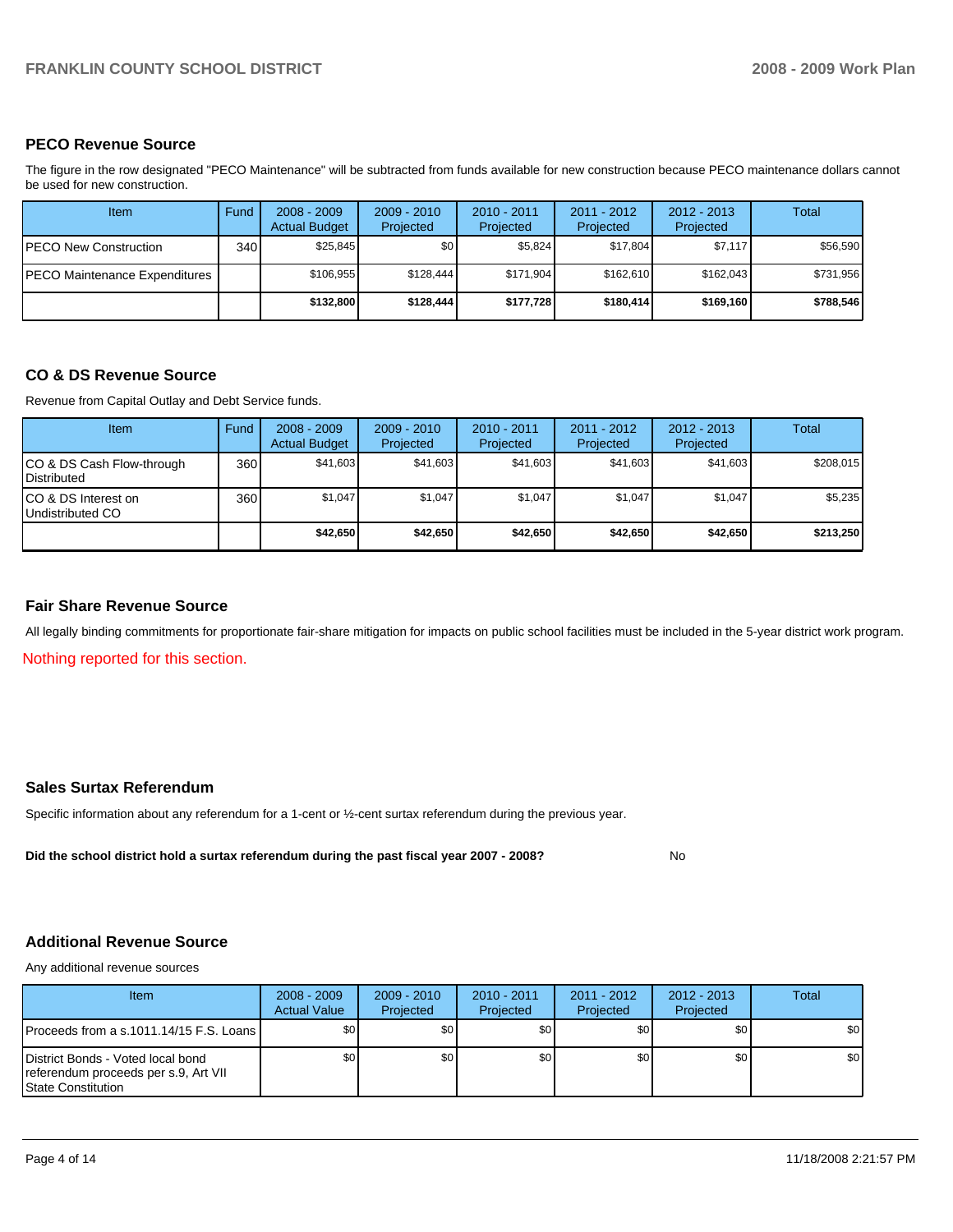# **FRANKLIN COUNTY SCHOOL DISTRICT 2008 - 2009 Work Plan**

| Proceeds from Special Act Bonds                                                     | \$0         | \$0       | \$0       | \$0       | \$0       | \$0         |
|-------------------------------------------------------------------------------------|-------------|-----------|-----------|-----------|-----------|-------------|
| Estimated Revenue from CO & DS Bond<br>Sale                                         | \$0         | \$0       | \$0       | \$0       | \$0       | \$0         |
| Proceeds from Voted Capital<br>Improvements millage                                 | \$0         | \$0       | \$0       | \$0       | \$0       | \$0         |
| Other Revenue for Other Capital Projects                                            | \$0         | \$0       | \$0       | \$0       | \$0       | \$0         |
| Proceeds from 1/2 cent sales surtax<br>authorized by school board                   | \$0         | \$0       | \$0       | \$0       | \$0       | \$0         |
| Proceeds from local governmental<br>infrastructure sales surtax                     | \$0         | \$0       | \$0       | \$0       | \$0       | \$0         |
| Proceeds from Certificates of<br>Participation (COP's) Sale                         | \$0         | \$0       | \$0       | \$0       | \$0       | \$0         |
| Classrooms First Bond proceeds amount<br>authorized in FY 1997-98                   | \$0         | \$0       | \$0       | \$0       | \$0       | \$0         |
| Classrooms for Kids                                                                 | \$0         | \$0       | \$0       | \$0       | \$0       | \$0         |
| <b>District Equity Recognition</b>                                                  | \$0         | \$0       | \$0       | \$0       | \$0       | \$0         |
| <b>Federal Grants</b>                                                               | \$0         | \$0       | \$0       | \$0       | \$0       | \$0         |
| Proportionate share mitigation (actual<br>cash revenue only, not in kind donations) | \$0         | \$0       | \$0       | \$0       | \$0       | \$0         |
| Impact fees received                                                                | \$0         | \$0       | \$0       | \$0       | \$0       | \$0         |
| Private donations                                                                   | \$0         | \$0       | \$0       | \$0       | \$0       | \$0         |
| Grants from local governments or not-for-<br>profit organizations                   | \$0         | \$0       | \$0       | \$0       | \$0       | \$0         |
| Interest, Including Profit On Investment                                            | \$100,000   | \$100,000 | \$100,000 | \$100,000 | \$100,000 | \$500,000   |
| Revenue from Bonds pledging proceeds<br>from 1 cent or 1/2 cent Sales Surtax        | \$0         | \$0       | \$0       | \$0       | \$0       | \$0         |
| Fund Balance Carried Forward                                                        | \$4,708,875 | \$0       | \$0       | \$0       | \$0       | \$4,708,875 |
| Obligated Fund Balance Carried Forward                                              | \$0         | \$0       | \$0       | \$0       | \$0       | \$0         |
| <b>Special Facilities Account</b>                                                   | \$0         | \$0       | \$0       | \$0       | \$0       | \$0         |
| One Cent - 1/2 Cent Sales Surtax Debt<br>Service                                    | \$0         | \$0       | \$0       | \$0       | \$0       | \$0         |
| <b>Subtotal</b>                                                                     | \$4,808,875 | \$100,000 | \$100,000 | \$100,000 | \$100,000 | \$5,208,875 |

# **Total Revenue Summary**

| <b>Item Name</b>                                        | $2008 - 2009$<br><b>Budget</b> | $2009 - 2010$<br>Projected | $2010 - 2011$<br>Projected | $2011 - 2012$<br>Projected | $2012 - 2013$<br>Projected | <b>Five Year Total</b> |
|---------------------------------------------------------|--------------------------------|----------------------------|----------------------------|----------------------------|----------------------------|------------------------|
| Local Two Mill Discretionary Capital<br>Outlay Revenue  | \$4,330,370                    | \$4,585,007                | \$4,768,960                | \$5,037,214                | \$5,349,513                | \$24,071,064           |
| IPECO and 2 Mill Maint and Other 2 Mill<br>Expenditures | (\$3,207,740)                  | (\$1,807,740)              | (\$1,807,740)              | (\$1,807,740)              | (\$1,807,740)              | (\$10,438,700)         |
| <b>IPECO Maintenance Revenue</b>                        | \$106,955                      | \$128.444                  | \$171.904                  | \$162.610                  | \$162,043                  | \$731,956              |
| <b>Available 2 Mill for New Construction</b>            | \$1,122,630                    | \$2,777,267                | \$2,961.220                | \$3,229,474                | \$3,541,773                | \$13,632,364           |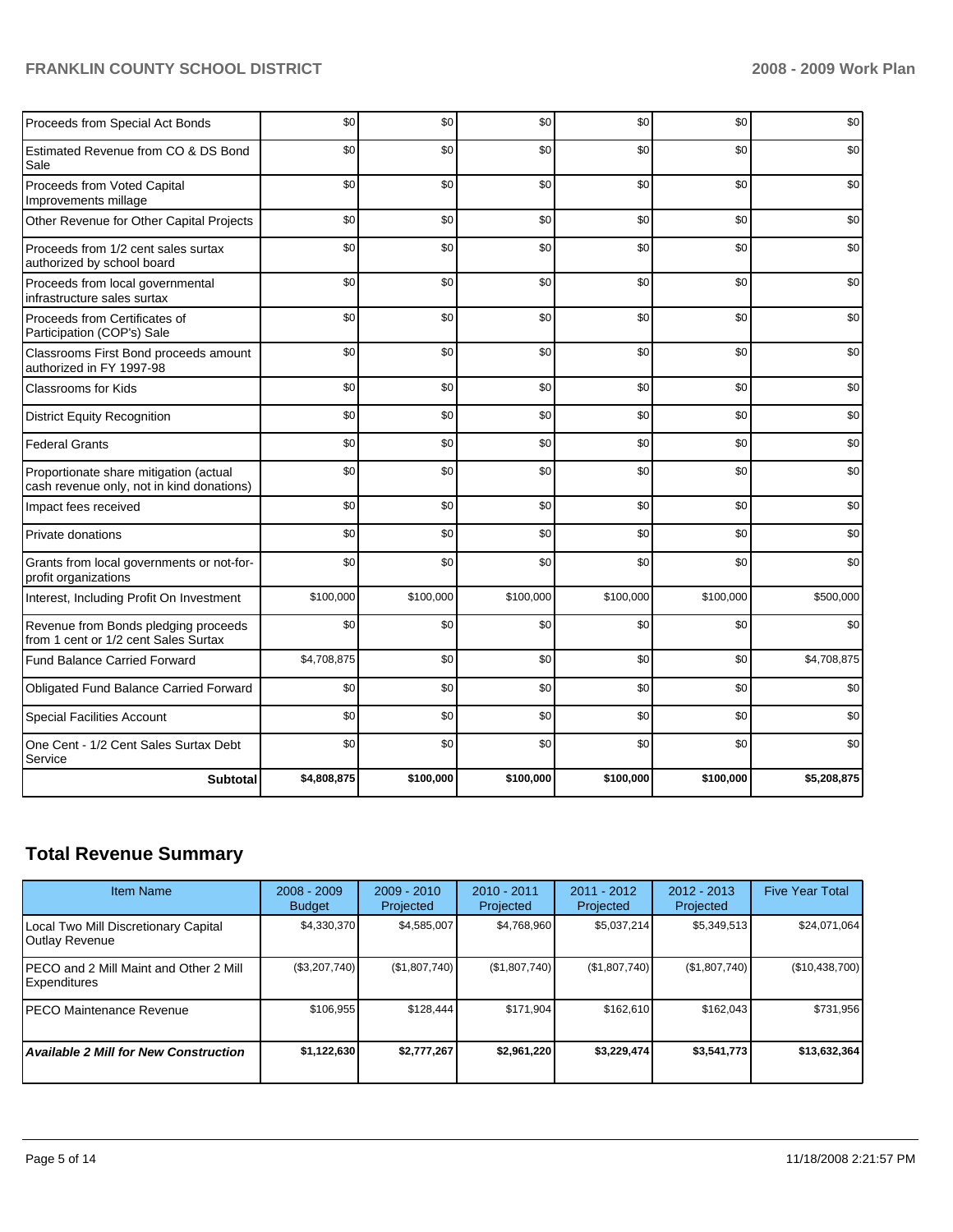| <b>Item Name</b>                 | $2008 - 2009$<br><b>Budget</b> | $2009 - 2010$<br>Projected | $2010 - 2011$<br>Projected | 2011 - 2012<br>Projected | $2012 - 2013$<br>Projected | <b>Five Year Total</b> |
|----------------------------------|--------------------------------|----------------------------|----------------------------|--------------------------|----------------------------|------------------------|
| CO & DS Revenue                  | \$42,650                       | \$42,650                   | \$42,650                   | \$42,650                 | \$42,650                   | \$213,250              |
| PECO New Construction Revenue    | \$25,845                       | \$0                        | \$5,824                    | \$17.804                 | \$7,117                    | \$56,590               |
| Other/Additional Revenue         | \$4,808,875                    | \$100,000                  | \$100.000                  | \$100,000                | \$100,000                  | \$5,208,875            |
| <b>Total Additional Revenuel</b> | \$4,877,370                    | \$142,650                  | \$148.474                  | \$160,454                | \$149.767                  | \$5,478,715            |
| <b>Total Available Revenue</b>   | \$6,000,000                    | \$2,919,917                | \$3,109,694                | \$3,389,928              | \$3,691,540                | \$19,111,079           |

# **Project Schedules**

# **Capacity Project Schedules**

A schedule of capital outlay projects necessary to ensure the availability of satisfactory classrooms for the projected student enrollment in K-12 programs. Nothing reported for this section.

> **Planned Cost: Student Stations: Total Classrooms: Gross Sq Ft:**

# **Other Project Schedules**

Major renovations, remodeling, and additions of capital outlay projects that do not add capacity to schools.

| <b>Project Description</b> | Location                                  | $2008 - 2009$<br>Actual Budget | $2009 - 2010$<br>Projected | 2010 - 2011<br>Projected | 2011 - 2012<br>Projected | 2012 - 2013<br>Projected | Total            | Funded |
|----------------------------|-------------------------------------------|--------------------------------|----------------------------|--------------------------|--------------------------|--------------------------|------------------|--------|
| Ancillary Facilities       | <b>IFRANKLIN COUNTY</b><br><b>SCHOOLS</b> | \$6,000,000                    | \$2,000,000                | \$2,000,000              | \$2,000,000              | \$2,000,000              | \$14,000,000 Yes |        |
|                            |                                           | \$6,000,000                    | \$2,000,000                | \$2,000,000              | \$2,000,000              | \$2,000,000              | \$14,000,000     |        |

# **Additional Project Schedules**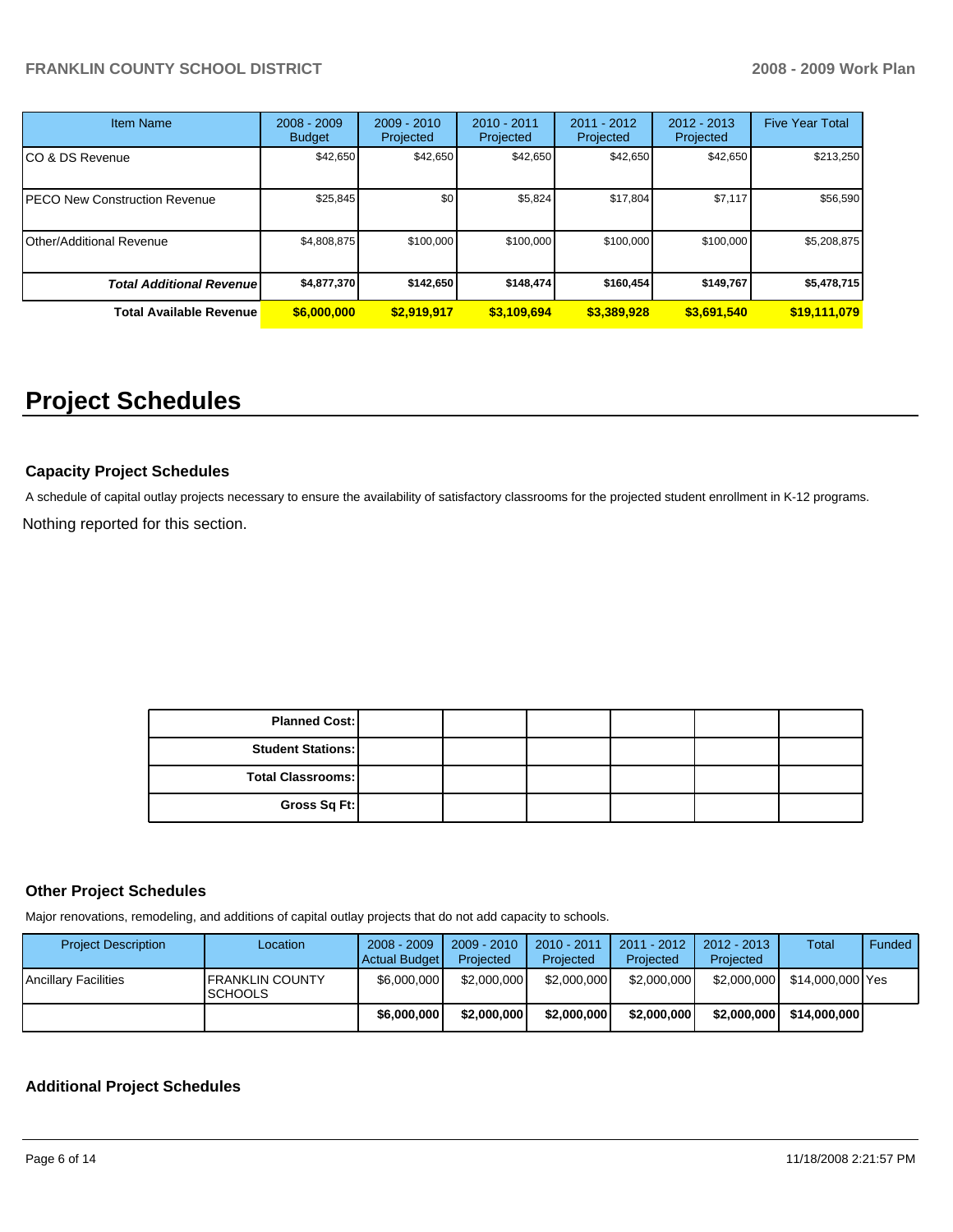Any projects that are not identified in the last approved educational plant survey.

Nothing reported for this section.

# **Non Funded Growth Management Project Schedules**

Schedule indicating which projects, due to planned development, that CANNOT be funded from current revenues projected over the next five years.

Nothing reported for this section.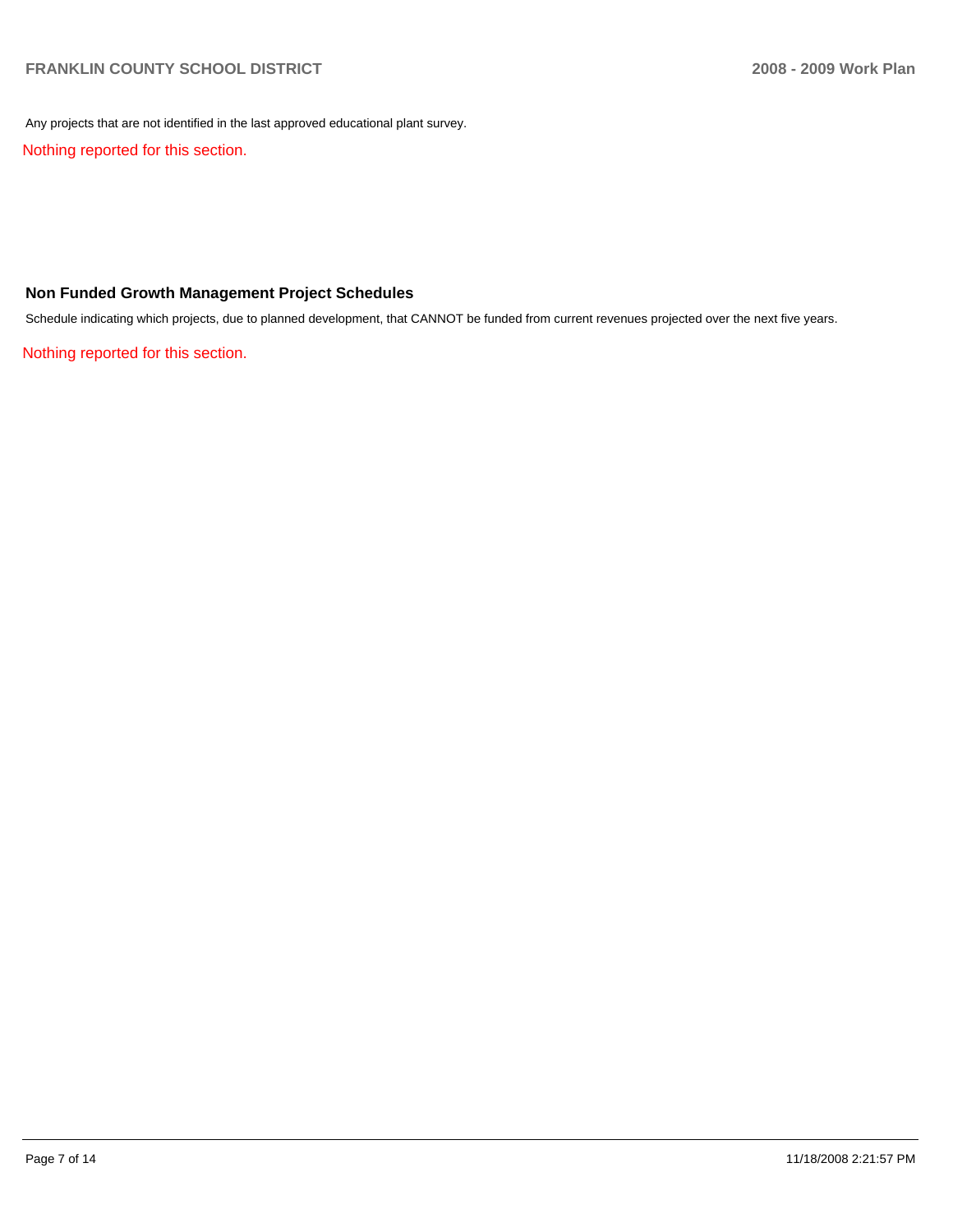# **Tracking**

# **Capacity Tracking**

| Location                     | $2008 -$<br>2009 Satis.<br>Stu. Sta. | Actual<br>$2008 -$<br><b>2009 FISH</b><br><b>Capacity</b> | Actual<br>$2007 -$<br>2008<br><b>COFTE</b> | # Class<br><b>Rooms</b> | Actual<br>Average<br>$2008 -$<br>2009 Class<br><b>Size</b> | Actual<br>$2008 -$<br>2009<br><b>Utilization</b> | <b>New</b><br>Stu.<br>Capacity | <b>New</b><br>Rooms to<br>be<br>Added/Re<br>moved | Projected<br>$2012 -$<br>2013<br><b>COFTE</b> | Projected<br>$2012 -$<br>2013<br><b>Utilization</b> | Projected<br>$2012 -$<br>2013 Class<br><b>Size</b> |
|------------------------------|--------------------------------------|-----------------------------------------------------------|--------------------------------------------|-------------------------|------------------------------------------------------------|--------------------------------------------------|--------------------------------|---------------------------------------------------|-----------------------------------------------|-----------------------------------------------------|----------------------------------------------------|
| ICHAPMAN<br>IELEMENTARY      | 464                                  | 418                                                       | 267                                        | 24                      | 11                                                         | 64.00 %                                          |                                |                                                   | 0                                             | 0.00%                                               | 0                                                  |
| IAPALACHICOLA HIGH           | 655                                  | 524                                                       |                                            | 29                      | $\overline{0}$                                             | 0.00%                                            |                                | $\Omega$                                          | 0                                             | 0.00%                                               | 0                                                  |
| lCARRABELLE HIGH             | 636                                  | 572                                                       | 458                                        | 31                      | 15 <sup>1</sup>                                            | 80.00 %                                          |                                | $\Omega$                                          | 0                                             | 0.00%                                               | $\mathbf 0$                                        |
| IH G BROWN<br>IELEMENTARY    | 302                                  | 302                                                       | 184                                        | 17                      | 11                                                         | 61.00 %                                          |                                | $\Omega$                                          | 0                                             | 0.00%                                               | $\mathbf 0$                                        |
| IFRANKLIN COUNTY<br>ISCHOOLS | 1,329                                | $\Omega$                                                  |                                            | 67                      | $\Omega$                                                   | 0.00%                                            |                                | $\Omega$                                          | $\Omega$                                      | 0.00%                                               | $\mathbf 0$                                        |
|                              | 3,386                                | 1,816                                                     | 909                                        | 168                     | 5                                                          | 50.03 %                                          | $\bf{0}$                       | 0                                                 | 0                                             | 0.00%                                               | $\bf{0}$                                           |

The COFTE Projected Total (0) for 2012 - 2013 must match the Official Forecasted COFTE Total (783 ) for 2012 - 2013 before this section can be completed. In the event that the COFTE Projected Total does not match the Official forecasted COFTE, then the Balanced Projected COFTE Table should be used to balance COFTE.

| Projected COFTE for 2012 - 2013 |     | <b>Grade Level Type</b> | <b>Balanced Projected</b><br>COFTE for 2012 - 2013 |
|---------------------------------|-----|-------------------------|----------------------------------------------------|
| Elementary (PK-3)               | 322 |                         |                                                    |
| Middle (4-8)                    | 231 |                         |                                                    |
|                                 |     | Elementary (PK-3)       | 322                                                |
| High (9-12)                     | 230 |                         |                                                    |
|                                 |     | Middle (4-8)            | 231                                                |
|                                 | 783 |                         |                                                    |
|                                 |     | High (9-12)             | 230                                                |
|                                 |     |                         |                                                    |
|                                 |     |                         | 783                                                |

#### **Relocatable Replacement**

Number of relocatable classrooms clearly identified and scheduled for replacement in the school board adopted financially feasible 5-year district work program.

| _ocation                                 | $-2009$<br>$2008 -$ | $2009 - 2010$ | $2010 - 2011$ | 1 - 2012  <br>2011 | $2012 - 2013$ | Year 5 Total |
|------------------------------------------|---------------------|---------------|---------------|--------------------|---------------|--------------|
| <b>Total Relocatable Replacements: I</b> |                     |               |               |                    |               |              |

# **Charter Schools Tracking**

Information regarding the use of charter schools.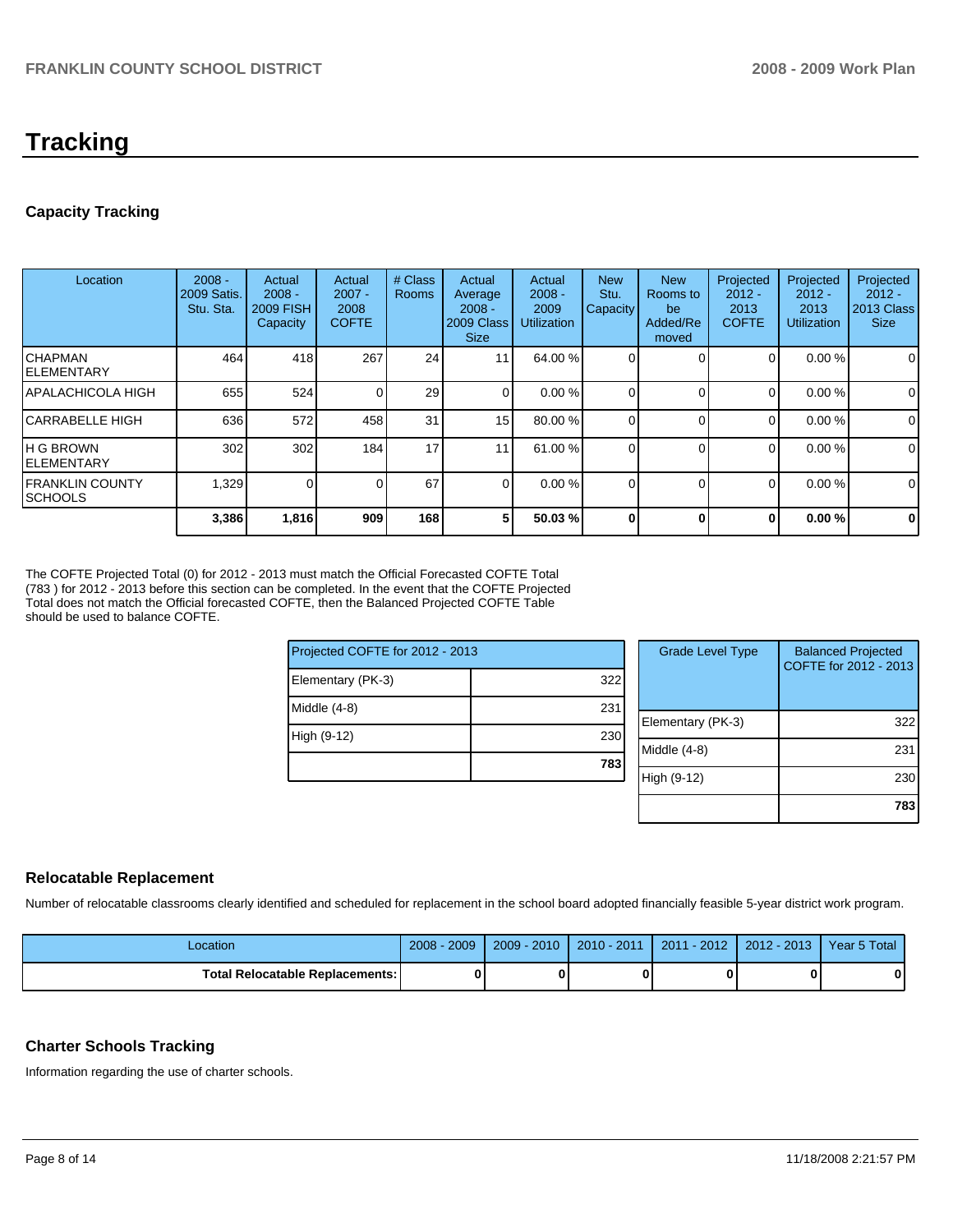| Location-Type | # Relocatable  <br>units or<br>permanent<br><b>classrooms</b> | Owner     | Year Started or<br>Scheduled | Student<br><b>Stations</b> | <b>Students</b><br>Enrolled | Years in<br>Contract | <b>Total Charter</b><br><b>Students</b><br>projected for<br>$2012 - 2013$ |
|---------------|---------------------------------------------------------------|-----------|------------------------------|----------------------------|-----------------------------|----------------------|---------------------------------------------------------------------------|
| ABC School    |                                                               | 6 PRIVATE | 2001                         | 245                        | 299                         |                      | 299                                                                       |
|               | 6                                                             |           |                              | 245                        | 299 l                       |                      | 299                                                                       |

# **Special Purpose Classrooms Tracking**

The number of classrooms that will be used for certain special purposes in the current year, by facility and type of classroom, that the district will, 1), not use for educational purposes, and 2), the co-teaching classrooms that are not open plan classrooms and will be used for educational purposes.

| School                               | <b>School Type</b> | # of Elementary<br>K-3 Classrooms | # of Middle 4-8<br><b>Classrooms</b> | # of High $9-12$<br><b>Classrooms</b> | # of $ESE$<br><b>Classrooms</b> | # of Combo<br><b>Classrooms</b> | Total<br><b>Classrooms</b> |
|--------------------------------------|--------------------|-----------------------------------|--------------------------------------|---------------------------------------|---------------------------------|---------------------------------|----------------------------|
| <b>ICHAPMAN ELEMENTARY</b>           | Educational        |                                   |                                      | 241                                   |                                 |                                 | 24 <sub>l</sub>            |
| IAPALACHICOLA HIGH                   | Educational        |                                   |                                      | 29                                    |                                 |                                 | <b>29</b>                  |
| ICARRABELLE HIGH                     | Educational        |                                   |                                      | 31                                    |                                 |                                 | 31 <sup>1</sup>            |
| <b>IH G BROWN ELEMENTARY</b>         | Educational        |                                   |                                      |                                       |                                 |                                 | 17 <sup>1</sup>            |
| <b>Total Educational Classrooms:</b> |                    |                                   |                                      | 84                                    |                                 |                                 | 101 <sup>1</sup>           |

| School                               | School Type | $\parallel$ # of Elementary $\parallel$ # of Middle 4-8 $\parallel$ # of High 9-12<br><b>IK-3 Classrooms I</b> | <b>Classrooms</b> | <b>Classrooms</b> | $#$ of ESE<br><b>Classrooms</b> | # of Combo<br><b>Classrooms</b> | Total<br><b>Classrooms</b> |
|--------------------------------------|-------------|----------------------------------------------------------------------------------------------------------------|-------------------|-------------------|---------------------------------|---------------------------------|----------------------------|
| <b>Total Co-Teaching Classrooms:</b> |             |                                                                                                                | 01                |                   |                                 | 0                               | 0                          |

#### **Infrastructure Tracking**

**Necessary offsite infrastructure requirements resulting from expansions or new schools. This section should include infrastructure information related to capacity project schedules and other project schedules (Section 4).** 

Not Specified

**Proposed location of planned facilities, whether those locations are consistent with the comprehensive plans of all affected local governments, and recommendations for infrastructure and other improvements to land adjacent to existing facilities. Provisions of 1013.33(12), (13) and (14) and 1013.36 must be addressed for new facilities planned within the 1st three years of the plan (Section 5).** 

Not Specified

**Consistent with Comp Plan?** No

# **Net New Classrooms**

The number of classrooms, by grade level and type of construction, that were added during the last fiscal year.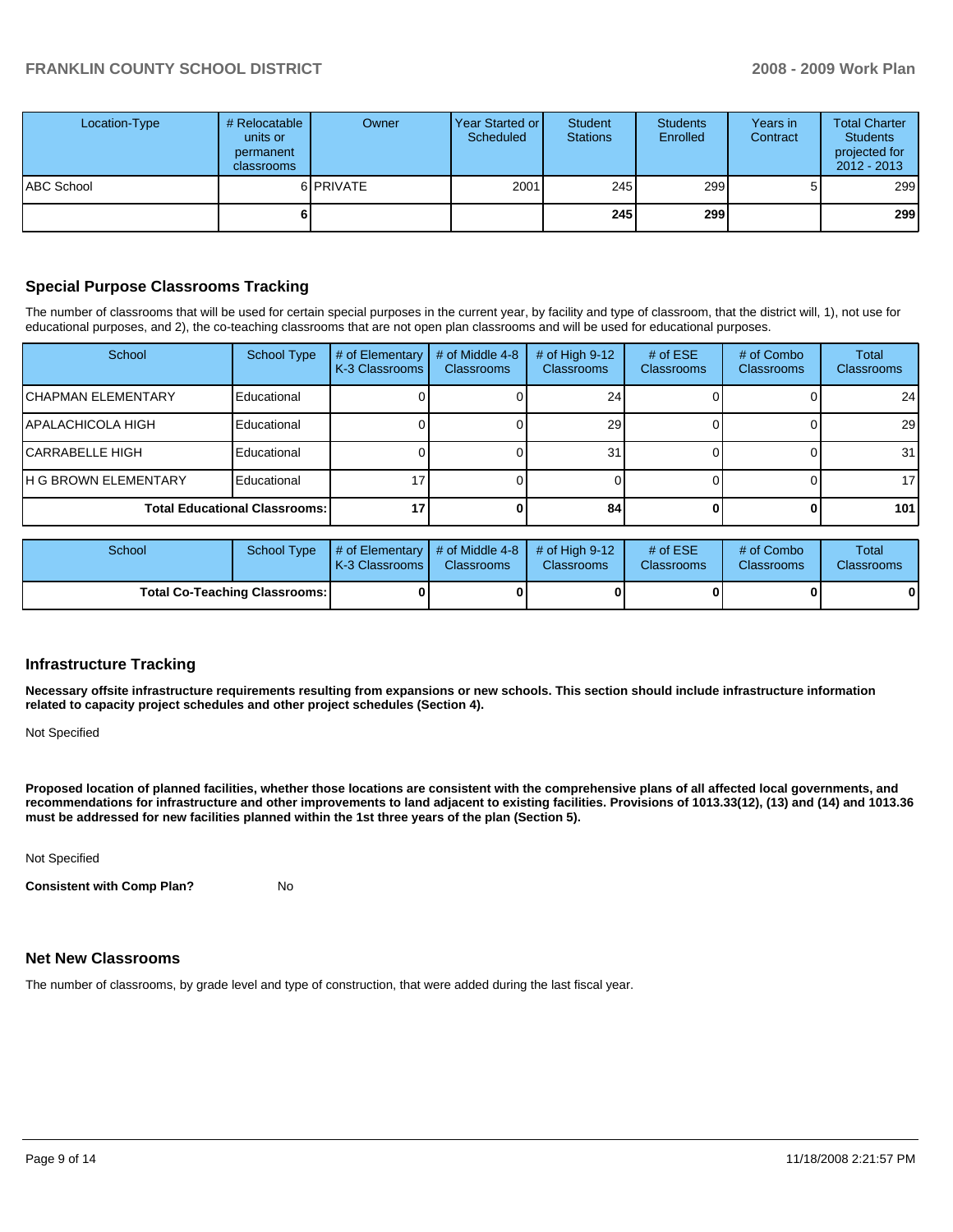| List the net new classrooms added in the 2007 - 2008 fiscal year.                                                                                       |                                                                        |                                   |                                |                        | List the net new classrooms to be added in the 2008 - 2009 fiscal<br>year. |                            |                                |                        |
|---------------------------------------------------------------------------------------------------------------------------------------------------------|------------------------------------------------------------------------|-----------------------------------|--------------------------------|------------------------|----------------------------------------------------------------------------|----------------------------|--------------------------------|------------------------|
| "Classrooms" is defined as capacity carrying classrooms that are added to increase<br>capacity to enable the district to meet the Class Size Amendment. | Totals for fiscal year 2008 - 2009 should match totals in Section 15A. |                                   |                                |                        |                                                                            |                            |                                |                        |
| Location                                                                                                                                                | 2007 - 2008 #<br>Permanent                                             | $2007 - 2008$ #<br><b>Modular</b> | $2007 - 2008$ #<br>Relocatable | $2007 - 2008$<br>Total | $2008 - 2009$ #<br>Permanent                                               | $2008 - 2009$ #<br>Modular | $2008 - 2009$ #<br>Relocatable | $2008 - 2009$<br>Total |
| Elementary (PK-3)                                                                                                                                       |                                                                        |                                   |                                |                        |                                                                            |                            |                                |                        |
| Middle (4-8)                                                                                                                                            |                                                                        |                                   |                                |                        |                                                                            |                            |                                |                        |
| High (9-12)                                                                                                                                             |                                                                        |                                   |                                |                        |                                                                            |                            |                                | 0                      |
|                                                                                                                                                         |                                                                        |                                   |                                |                        |                                                                            |                            |                                |                        |

# **Relocatable Student Stations**

Number of students that will be educated in relocatable units, by school, in the current year, and the projected number of students for each of the years in the workplan.

| <b>Site</b>                                | $2008 - 2009$ | $2009 - 2010$ | $2010 - 2011$ | $2011 - 2012$ | $2012 - 2013$ | 5 Year Average |
|--------------------------------------------|---------------|---------------|---------------|---------------|---------------|----------------|
| <b>CHAPMAN ELEMENTARY</b>                  |               |               |               |               |               | 01             |
| APALACHICOLA HIGH                          |               |               |               |               |               | 0              |
| CARRABELLE HIGH                            |               |               |               |               |               | ΟI             |
| <b>H G BROWN ELEMENTARY</b>                | 15            |               |               |               |               |                |
| <b>FRANKLIN COUNTY SCHOOLS</b>             |               |               |               |               |               | 01             |
| Totals for FRANKLIN COUNTY SCHOOL DISTRICT |               |               |               |               |               |                |
|                                            |               |               |               |               |               |                |

| Total students in relocatables by year.           | טו  |     |       |       | 01  |       |
|---------------------------------------------------|-----|-----|-------|-------|-----|-------|
| Total number of COFTE students projected by year. | 866 | 837 | 818   | 796   | 783 | 820 l |
| Percent in relocatables by year.                  | 2%  | 0%  | $0\%$ | 0 % I | 0%  | 0 % I |

# **Leased Facilities Tracking**

Exising leased facilities and plans for the acquisition of leased facilities, including the number of classrooms and student stations, as reported in the educational plant survey, that are planned in that location at the end of the five year workplan.

| Location                   | # of Leased<br>Classrooms 2008 -<br>2009 | <b>FISH Student</b><br><b>Stations</b> | Owner | # of Leased<br>Classrooms 2012 -<br>2013 | <b>FISH Student</b><br><b>Stations</b> |
|----------------------------|------------------------------------------|----------------------------------------|-------|------------------------------------------|----------------------------------------|
| <b>ICHAPMAN ELEMENTARY</b> |                                          |                                        |       |                                          |                                        |
| APALACHICOLA HIGH          |                                          |                                        |       |                                          |                                        |
| ICARRABELLE HIGH           |                                          |                                        |       |                                          |                                        |
| IH G BROWN ELEMENTARY      |                                          |                                        |       |                                          |                                        |
| FRANKLIN COUNTY SCHOOLS    |                                          |                                        |       |                                          |                                        |
|                            |                                          |                                        |       |                                          |                                        |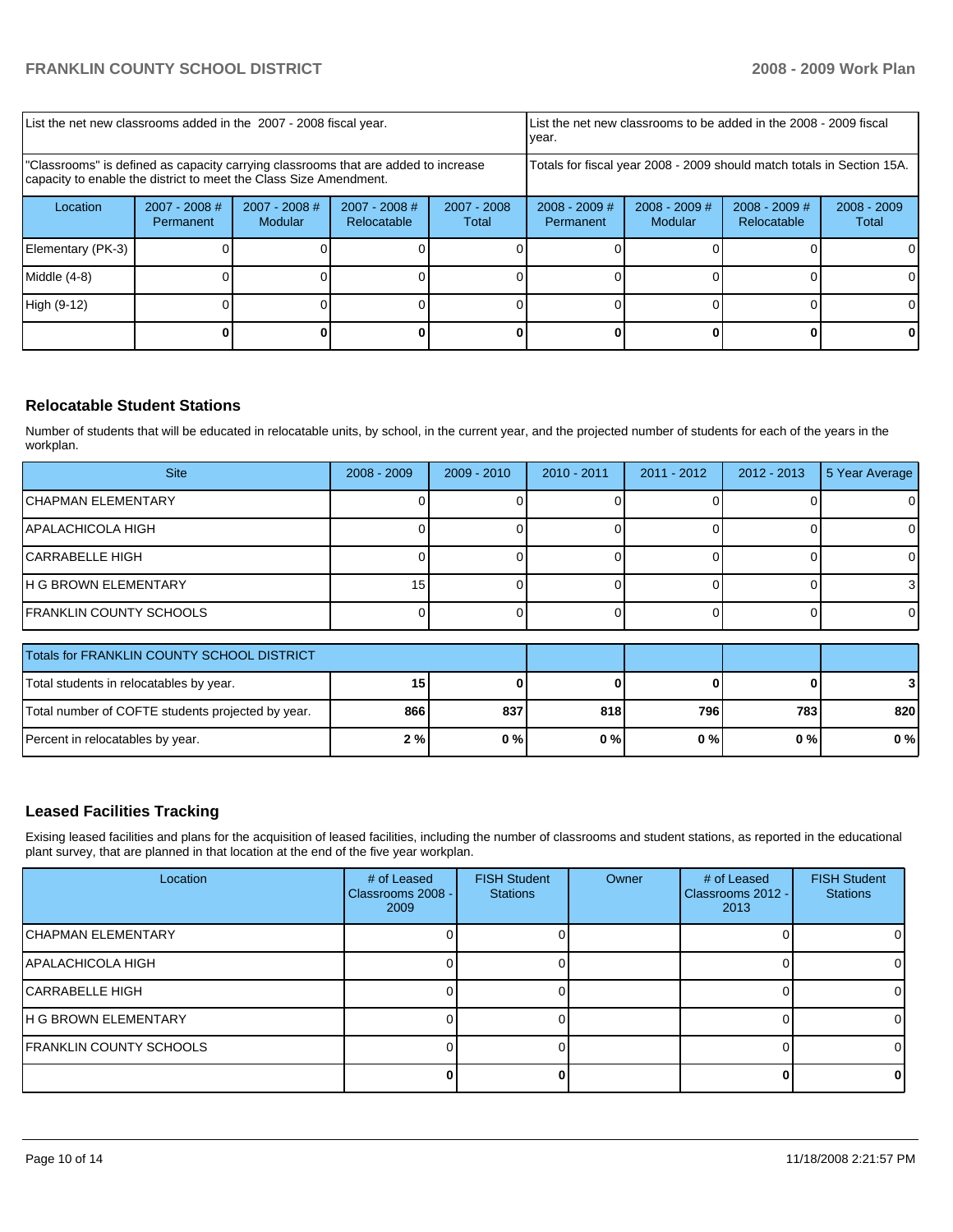### **Failed Standard Relocatable Tracking**

Relocatable units currently reported by school, from FISH, and the number of relocatable units identified as 'Failed Standards'.

Nothing reported for this section.

# **Planning**

#### **Class Size Reduction Planning**

**Plans approved by the school board that reduce the need for permanent student stations such as acceptable school capacity levels, redistricting, busing, year-round schools, charter schools, magnet schools, public-private partnerships, multitrack scheduling, grade level organization, block scheduling, or other alternatives.** 

The new Franklin County Schools facility will reduce the need for permanent student stations over the next five years. This facility will contain 1,132 student stations. That is well in excess of the official forecasted COFTE of 829.

#### **School Closure Planning**

**Plans for the closure of any school, including plans for disposition of the facility or usage of facility space, and anticipated revenues.** 

Apalachicola High School was closed at the beginning of the 2007/08 school year. Carrabelle High School, Chapman Elementary School, and H.G. Brown Elementary School will close at the end of the 2007/08 school year. All Franklin County school children will begin the 2008/09 school at the new Franklin County Schools facility scheculed for completion at the end of 2007/08.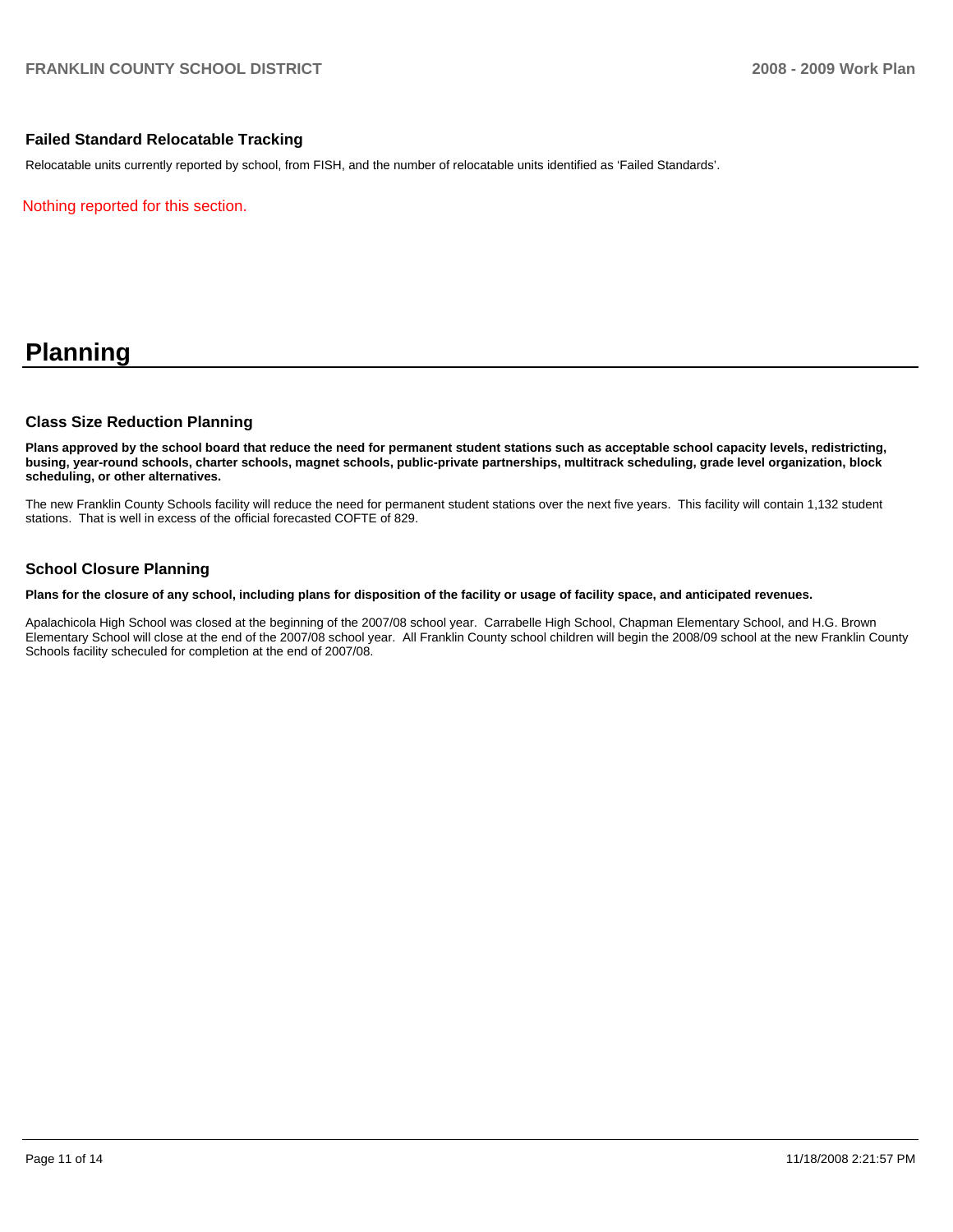# **Long Range Planning**

#### **Ten-Year Maintenance**

District projects and locations regarding the projected need for major renovation, repair, and maintenance projects within the district in years 6-10 beyond the projects plans detailed in the five years covered by the work plan.

Nothing reported for this section.

#### **Ten-Year Capacity**

Schedule of capital outlay projects projected to ensure the availability of satisfactory student stations for the projected student enrollment in K-12 programs for the future 5 years beyond the 5-year district facilities work program.

Nothing reported for this section.

#### **Ten-Year Planned Utilization**

Schedule of planned capital outlay projects identifying the standard grade groupings, capacities, and planned utilization rates of future educational facilities of the district for both permanent and relocatable facilities.

| Grade Level Projections         | <b>FISH</b><br>Student<br><b>Stations</b> | <b>Actual 2007 -</b><br><b>2008 FISH</b><br>Capacity | Actual<br>$2007 -$<br>2008<br><b>COFTE</b> | Actual 2007 - 2008<br><b>Utilization</b> | Actual 2008 - 2009 / 2017 - 2018 new<br>Student Capacity to be added/removed | <b>2018 COFTE</b> | Projected 2017 - Projected 2017 -<br>2018 Utilization |
|---------------------------------|-------------------------------------------|------------------------------------------------------|--------------------------------------------|------------------------------------------|------------------------------------------------------------------------------|-------------------|-------------------------------------------------------|
| Elementary - District<br>Totals | 302                                       | 302                                                  | 183.99                                     | 60.93 %                                  |                                                                              | 322               | 106.62 %                                              |
| Middle - District Totals        |                                           |                                                      | 0.00                                       | $0.00\%$                                 |                                                                              | 231               | 0.00%                                                 |
| High - District Totals          | 1.100                                     | 990                                                  | 724.61                                     | 73.23 %                                  |                                                                              | 230               | 23.23 %                                               |
| Other - ESE, etc                | 2.475                                     |                                                      | 0.00                                       | $0.00 \%$                                |                                                                              |                   | 0.00%                                                 |
|                                 | 3,877                                     | 1,292                                                | 908.60                                     | 70.33 %                                  |                                                                              | 783               | 60.60 %                                               |

#### **Ten-Year Infrastructure Planning**

**Proposed Location of Planned New, Remodeled, or New Additions to Facilities in 06 thru 10 out years (Section 28).** 

Nothing reported for this section.

Plans for closure of any school, including plans for disposition of the facility or usage of facility space, and anticipated revenues in the 06 thru 10 out **years (Section 29).**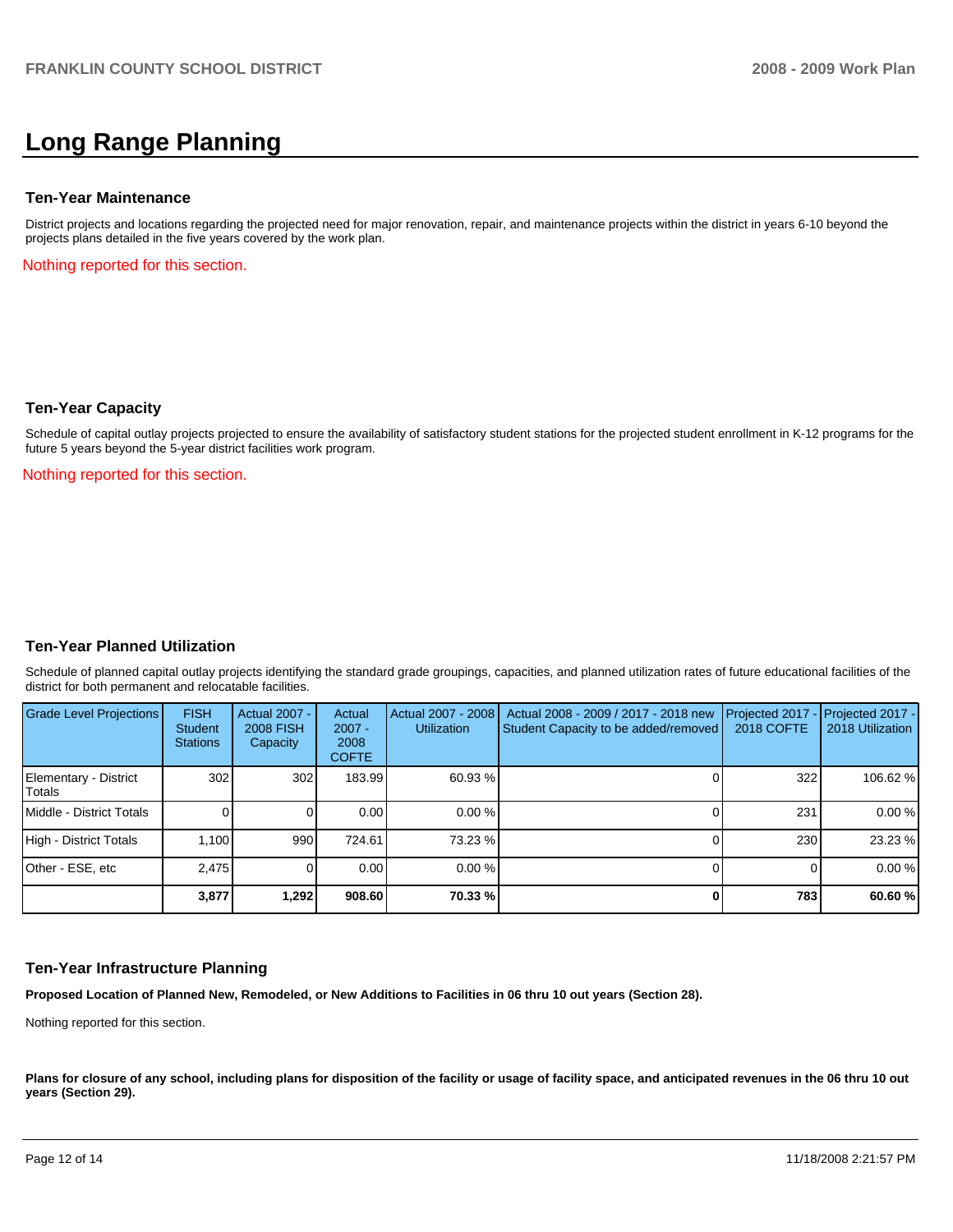Nothing reported for this section.

#### **Twenty-Year Maintenance**

District projects and locations regarding the projected need for major renovation, repair, and maintenance projects within the district in years 11-20 beyond the projects plans detailed in the five years covered by the work plan.

Nothing reported for this section.

#### **Twenty-Year Capacity**

Schedule of capital outlay projects projected to ensure the availability of satisfactory student stations for the projected student enrollment in K-12 programs for the future 11-20 years beyond the 5-year district facilities work program.

Nothing reported for this section.

# **Twenty-Year Planned Utilization**

Schedule of planned capital outlay projects identifying the standard grade groupings, capacities, and planned utilization rates of future educational facilities of the district for both permanent and relocatable facilities.

| Grade Level Projections         | <b>FISH</b><br><b>Student</b><br><b>Stations</b> | Actual 2007 -<br><b>2008 FISH</b><br>Capacity | Actual<br>$2007 -$<br>2008<br><b>COFTE</b> | Actual 2007 - 2008<br><b>Utilization</b> | Actual 2008 - 2009 / 2027 - 2028 new<br>Student Capacity to be added/removed | Projected 2027<br>2028 COFTE | $-$ Projected 2027 -<br>2028 Utilization |
|---------------------------------|--------------------------------------------------|-----------------------------------------------|--------------------------------------------|------------------------------------------|------------------------------------------------------------------------------|------------------------------|------------------------------------------|
| Elementary - District<br>Totals | 302                                              | 302                                           | 183.99                                     | 60.93 %                                  |                                                                              | 322                          | 106.62 %                                 |
| Middle - District Totals        |                                                  |                                               | 0.00                                       | 0.00%                                    |                                                                              | 231                          | 0.00%                                    |
| High - District Totals          | 1.100                                            | 990                                           | 724.61                                     | 73.23 %                                  |                                                                              | 230                          | 23.23 %                                  |
| Other - ESE, etc                | 2.475                                            |                                               | 0.00                                       | 0.00%                                    |                                                                              |                              | 0.00%                                    |
|                                 | 3,877                                            | 1.292                                         | 908.60                                     | 70.33 %                                  |                                                                              | 783                          | 60.60 %                                  |

#### **Twenty-Year Infrastructure Planning**

**Proposed Location of Planned New, Remodeled, or New Additions to Facilities in 11 thru 20 out years (Section 28).** 

Nothing reported for this section.

Plans for closure of any school, including plans for disposition of the facility or usage of facility space, and anticipated revenues in the 11 thru 20 out **years (Section 29).**